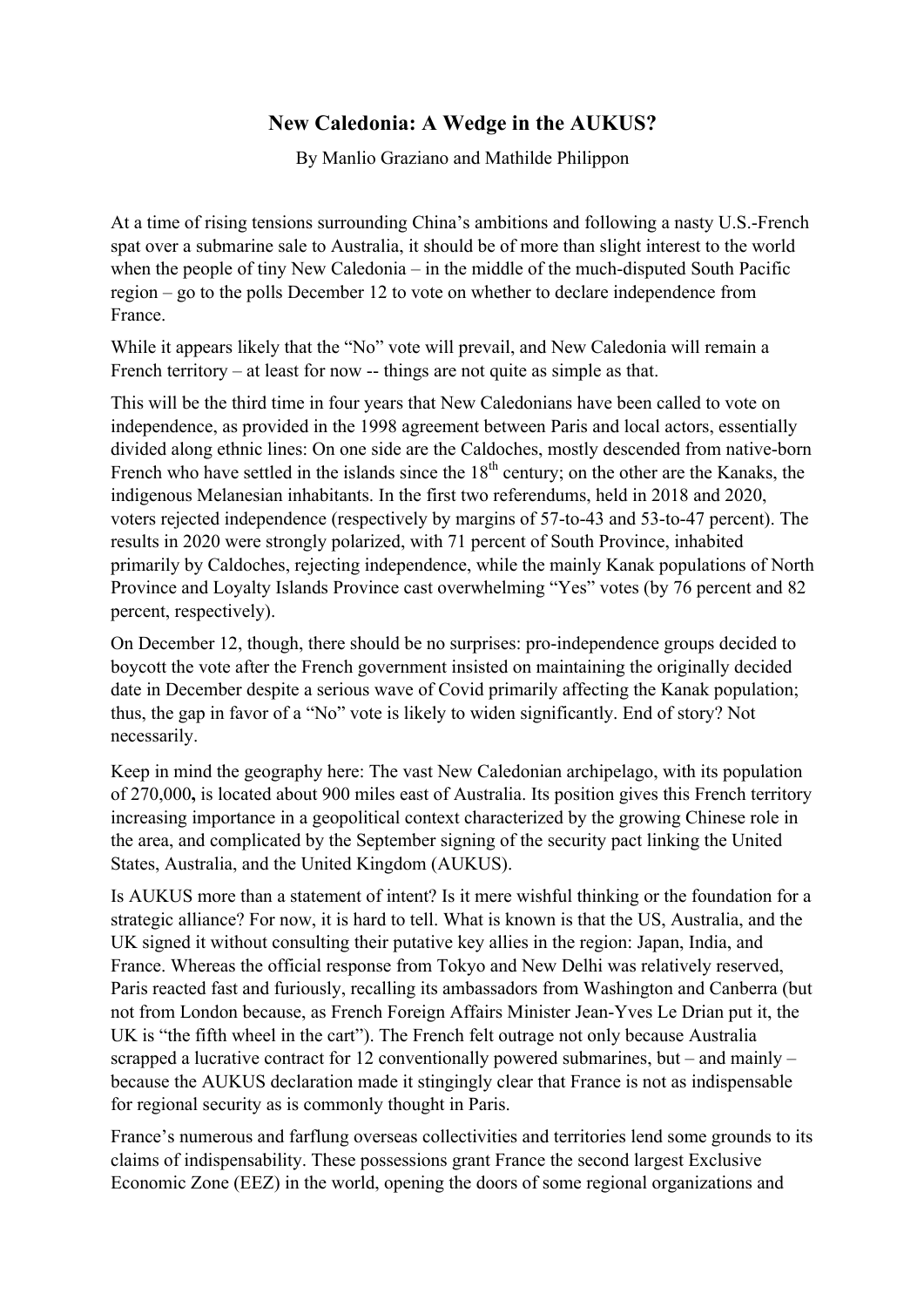allowing Paris to strengthen its ties to other regional actors. In May 2018, Emmanuel Macron went so far as to call for a "new Paris-Delhi-Canberra axis" to respond to challenges in the Asia-Pacific.



French Exclusive Economic Zones (EEZ) in the South Pacific. Source: Lowy Institute

To substantiate his ambitious project, Macron showcased the military status of his country in the region. During a visit to French Polynesia in July 2021, he invoked France's nuclear deterrence as a plus, both for French collectivities and for the entire region, despite the widespread lingering resentment over the 193 nuclear tests that Paris conducted in the Pacific from 1966 to 1996. New Caledonia is one of the hubs of the French military presence, with more than 1,600 servicepeople. And military cooperation with Australia and New Zealand gives regional scope to the French capacity for surveillance and protection, covering part of the island states of Melanesia.

Yet, if New Caledonia today looks like France's main strength in the region, it could tomorrow become its main liability. Its geographic position and the growing interest in the Indo-Pacific area mean the archipelago cannot remain aloof from international implications. Both the United States and China are seeking to extend influence in the area, resulting in a complicated game of influences and tentative alliances, as depicted in the map below.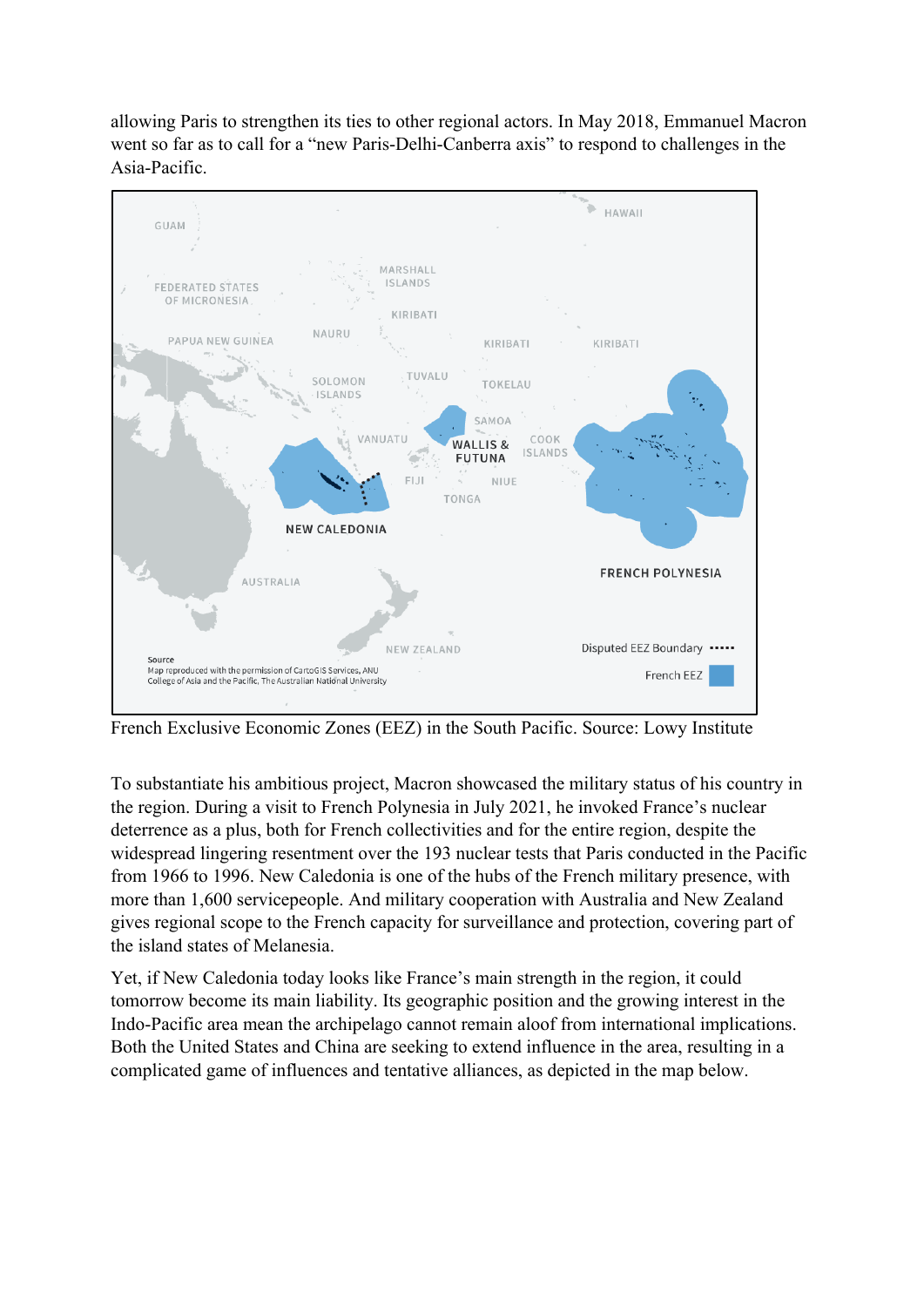

Rivalries and alliances in the South Pacific. Source: *Courrier International* (October 2021)

As the map shows, China has crafted an important network of potential "friends" in the region, creating a belt of client-states that isolates Australia and New Zealand from American maritime territories and US allies. This network is built largely on the back of trade and investments, but also, when the checkbook alone proves insufficient, by elite capture and bribery, following the long-tested path of all great powers. Since 2013, China's two-way trade with the region has overtaken that of Australia. Beijing's Belt and Road initiative only accelerated this trend: From 2014 to today, trade volume has doubled, from US \$2 billion to \$4 billion, while investments in grants and loans reached US \$1.5 billion between 2006 and 2017 (meantime, Australia and New Zealand received respectively US \$2.4 billion and US \$350 million in 2019). These investments have raised local and global concerns over a potential "debt trap diplomacy" already weighing on countries in Africa, Asia and Eastern Europe.

New Caledonia exerts a particular economic attraction. Besides its vast fishery resources, the archipelago is believed to possess as much as 25 percent of world reserves of nickel, which is massively used in batteries and demand for which has rocketed (China's consumption of refined nickel more than tripled from 2010 to 2020). Previous to the signing this October of a multi-year supply agreement with Tesla, China was the leading importer of New Caledonian nickel, and it may still be. Overall, New Caledonia represents 10 percent of all Chinese trade with the South Pacific states.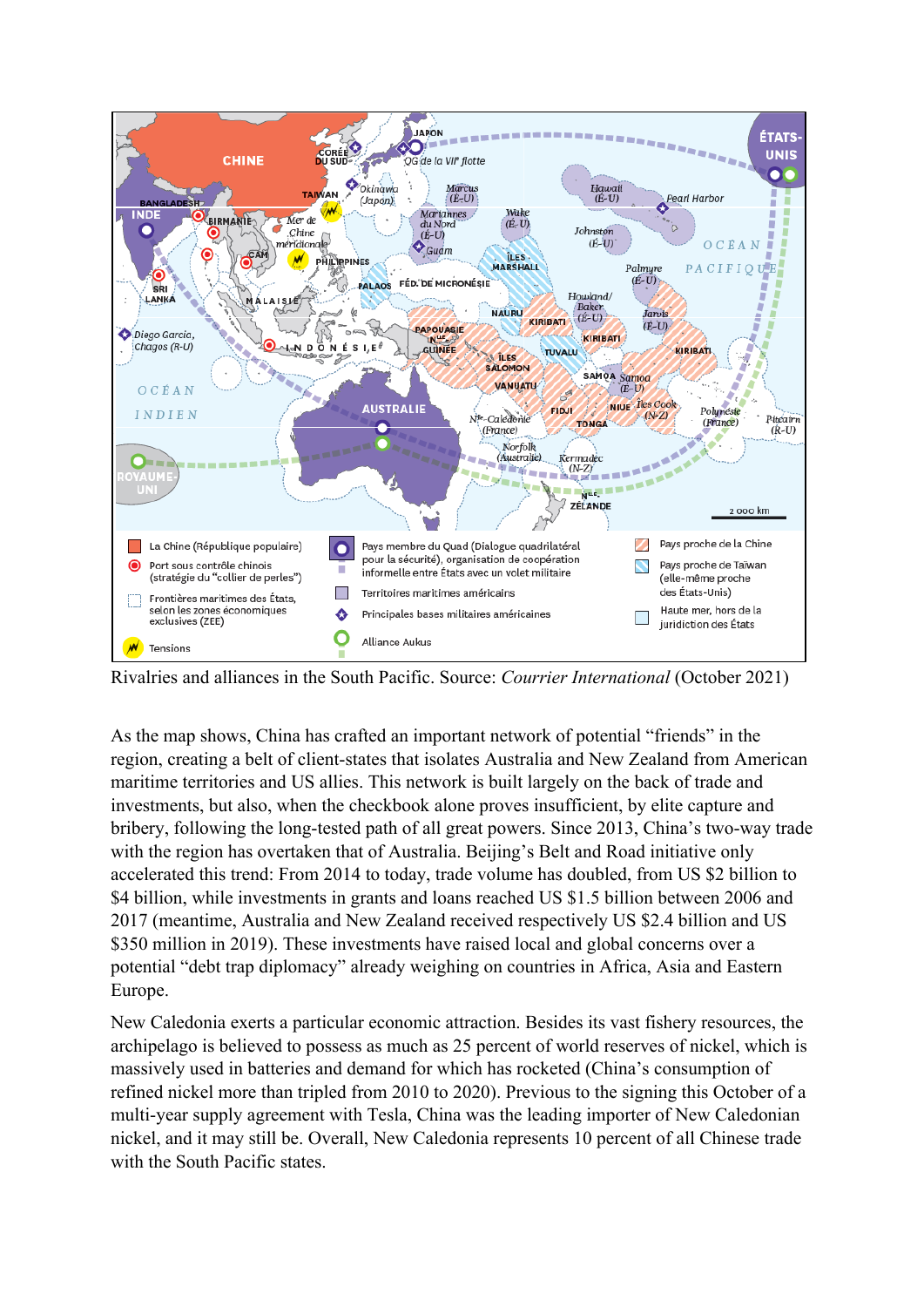The economy, as always, is both the end and the means of political battles, explaining why this area is becoming a huge geopolitical battleground. In a July 2020 article, Jonathan Pryke, director of the Lowy Institute's Pacific Islands Program, wrote that the scarcity of Chinese scholarly works, official statements, and strategic documents on the South Pacific islands shows "where the Pacific sits in China's strategic priorities". Nonetheless, "the geostrategic significance of these islands scattered across the vast Pacific Ocean" is obvious. It was true during World War II, when they were critical for both maintaining logistical supply lines and for military force projection; it is true for China today, as it seeks to dismantle the residual pro-Taiwan bastions and, more strategically, to isolate Australia and New Zealand. Shortly after AUKUS was signed (along with a contract for eight nuclear-powered submarines from the US to Australia), the Chinese newspaper *Global Times* warned that Australia could become "a potential target for a nuclear strike."

The United States is not shy about proclaiming its intention to counter China's growing role in the area; similarly, Australia did not hesitate to come to the rescue of the Solomon Islands in November when riots broke out there against the Chinese influence -- a reminder of the help those countries can provide in maintaining balance on that side of the world. Earlier, a Chinese-financed project for a major wharf in Vanuatu was curtailed amid active pressure from both Canberra and Washington; at the same time, Australia and the US partnered in rehabilitating naval facilities on Manus Island, in Papua New Guinea.

But Beijing has not backed off: according to *The Economic Times* of India, the Melanesian country of Kiribati (which, along with the Solomon Islands, switched diplomatic relations in 2019 from Taipei to Beijing) is discussing opening its largest marine reserves to China for commercial fishing – and potentially a naval base as well.

In this corner of the global new Great Game, New Caledonia could become the weak link in the China-fearing chain. If the pro-independence forces confirm their boycott of the December 12 vote, the outcome is clearly predictable – but also highly disputable. As the two previous referendums showed, almost half of the population is pro-independence, a sentiment unlikely to disappear regardless of the result. The issue will be kept alive by post-referendum negotiations planned from late 2021 until July 2023 in an effort to find a difficult balance between the two opposing sides (and those in between).

A long period of uncertainty, and perhaps instability, is about to start. China's awkward diplomacy, built on threats, debt traps and *faits accomplis* is growing the ranks of actors suspicious of, or outright hostile to, Beijing; in the South Pacific, no country except Vanuatu has taken on new debt from China since 2018, according to the Lowy Institute; and China itself does not *yet* consider the area a priority. That said, if New Caledonia becomes volatile, it may eventually fall into China's open arms.

That would put an end to the residual French dreams of indispensability – and drive a wedge into the newborn possible alliance between Australia and the United States.

*Manlio Graziano, PhD, teaches Geopolitics and Geopolitics of Religions at the Paris School of International Affairs – Sciences Po, and at la Sorbonne. He collaborates with the* Corriere della Sera *and with the geopolitical journals* Limes *and* Gnosis*. He published several books in the US, with Stanford UP, Columbia UP and Palgrave. His more recent book,* Fearful New